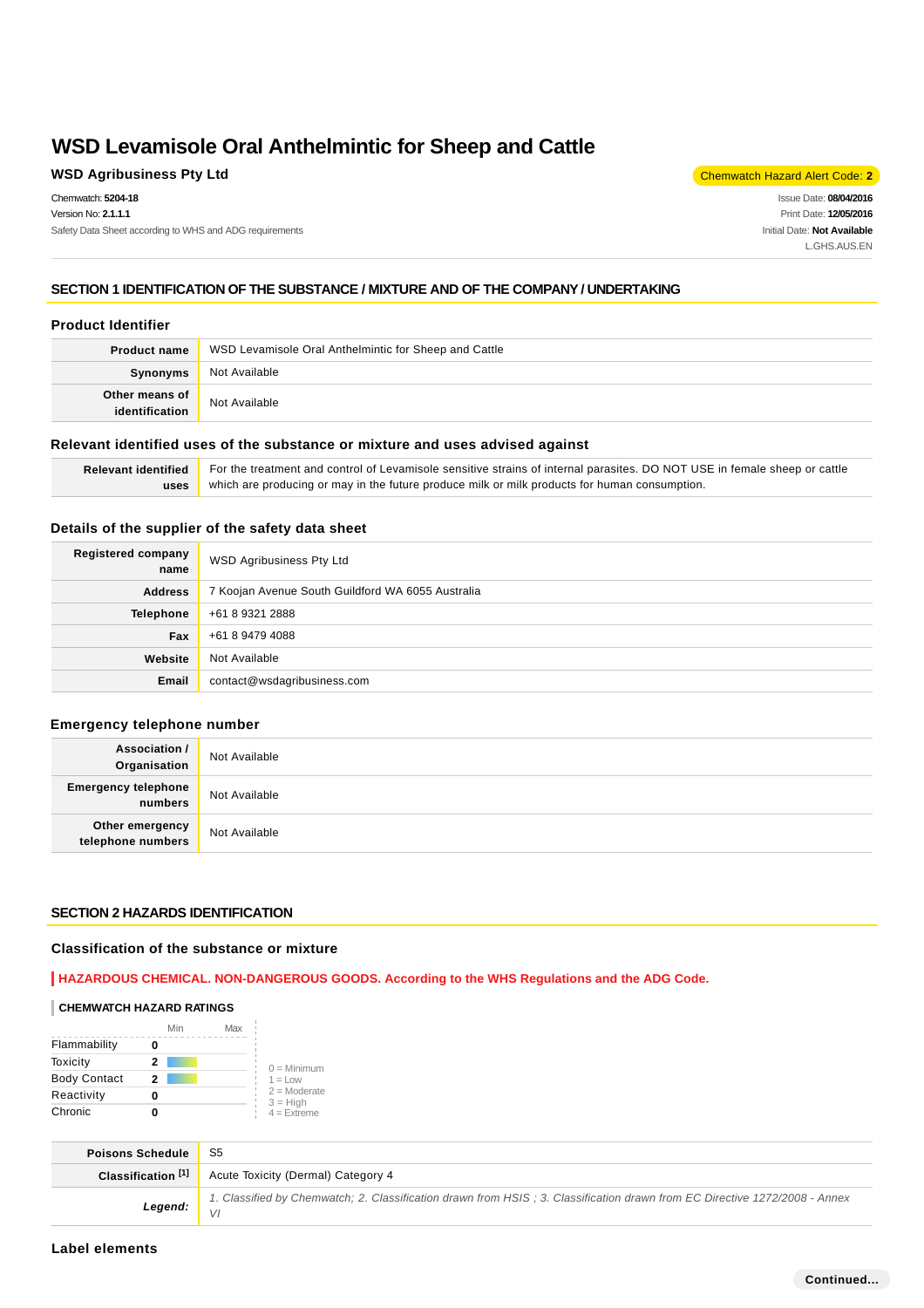| <b>GHS label elements</b>                    |                                                                            |
|----------------------------------------------|----------------------------------------------------------------------------|
| <b>SIGNAL WORD</b>                           | <b>WARNING</b>                                                             |
| Hazard statement(s)                          |                                                                            |
| H312                                         | Harmful in contact with skin.                                              |
| <b>Precautionary statement(s) Prevention</b> |                                                                            |
| P280                                         | Wear protective gloves/protective clothing/eye protection/face protection. |
| <b>Precautionary statement(s) Response</b>   |                                                                            |
| P363                                         | Wash contaminated clothing before reuse.                                   |

| P363 | Wash contaminated clothing before reuse.                         |
|------|------------------------------------------------------------------|
| P312 | Call a POISON CENTER or doctor/physician if you feel unwell.     |
|      | <b>P302+P352</b> IF ON SKIN: Wash with plenty of soap and water. |

# **Precautionary statement(s) Storage**

Not Applicable

# **Precautionary statement(s) Disposal**

**P501** Dispose of contents/container in accordance with local regulations.

# **SECTION 3 COMPOSITION / INFORMATION ON INGREDIENTS**

### **Substances**

See section below for composition of Mixtures

### **Mixtures**

| <b>CAS No</b> | %[weight] | <b>Name</b>                                |
|---------------|-----------|--------------------------------------------|
| 16595-80-5    | 3.2       | levamisole hydrochloride                   |
| Not Available | $<$ 10    | Ingredients determined not to be hazardous |
| 7732-18-5     | balance   | <u>water</u>                               |

# **SECTION 4 FIRST AID MEASURES**

# **Description of first aid measures**

| <b>Eye Contact</b>  | If this product comes in contact with the eyes:<br>▶ Wash out immediately with fresh running water.<br>Ensure complete irrigation of the eye by keeping eyelids apart and away from eye and moving the eyelids by occasionally<br>lifting the upper and lower lids.<br>► Seek medical attention without delay; if pain persists or recurs seek medical attention.<br>► Removal of contact lenses after an eye injury should only be undertaken by skilled personnel.                                     |
|---------------------|----------------------------------------------------------------------------------------------------------------------------------------------------------------------------------------------------------------------------------------------------------------------------------------------------------------------------------------------------------------------------------------------------------------------------------------------------------------------------------------------------------|
| <b>Skin Contact</b> | If skin contact occurs:<br>Immediately remove all contaminated clothing, including footwear.<br>Flush skin and hair with running water (and soap if available).<br>▶ Seek medical attention in event of irritation.                                                                                                                                                                                                                                                                                      |
| Inhalation          | If fumes or combustion products are inhaled remove from contaminated area.<br>► Lay patient down. Keep warm and rested.<br>► Prostheses such as false teeth, which may block airway, should be removed, where possible, prior to initiating first aid<br>procedures.<br>Apply artificial respiration if not breathing, preferably with a demand valve resuscitator, bag-valve mask device, or pocket<br>mask as trained. Perform CPR if necessary.<br>▶ Transport to hospital, or doctor, without delay. |
| Ingestion           | Immediately give a glass of water.<br>First aid is not generally required. If in doubt, contact a Poisons Information Centre or a doctor.                                                                                                                                                                                                                                                                                                                                                                |

# **Indication of any immediate medical attention and special treatment needed**

Treat symptomatically.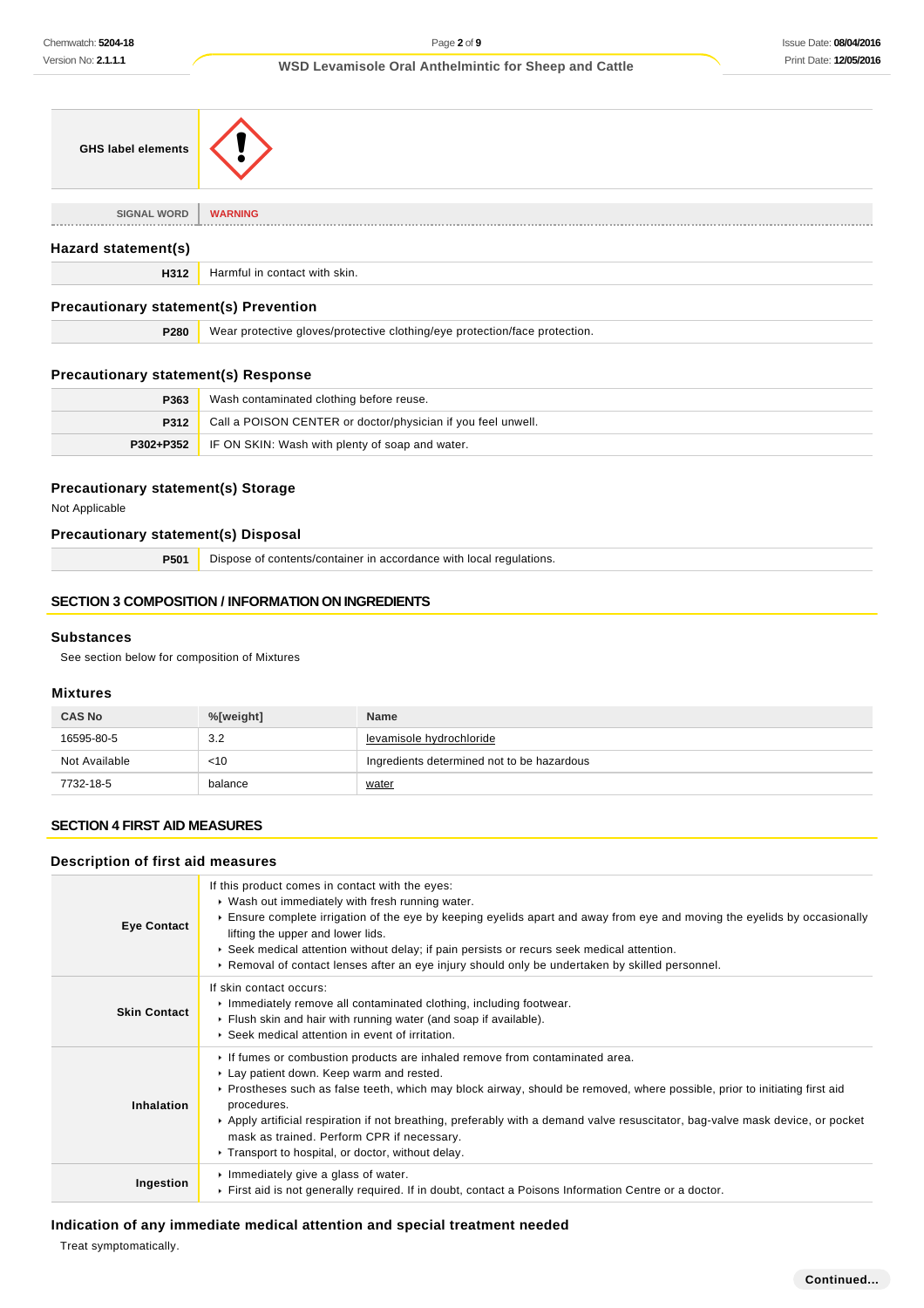### **SECTION 5 FIREFIGHTING MEASURES**

#### **Extinguishing media**

- There is no restriction on the type of extinguisher which may be used.
- Use extinguishing media suitable for surrounding area.

### **Special hazards arising from the substrate or mixture**

| <b>Fire Incompatibility</b>    | None known.                                                                                                                                                                                                                                                                                                                                                                                                                                                                                                                                                               |  |  |
|--------------------------------|---------------------------------------------------------------------------------------------------------------------------------------------------------------------------------------------------------------------------------------------------------------------------------------------------------------------------------------------------------------------------------------------------------------------------------------------------------------------------------------------------------------------------------------------------------------------------|--|--|
| <b>Advice for firefighters</b> |                                                                                                                                                                                                                                                                                                                                                                                                                                                                                                                                                                           |  |  |
| <b>Fire Fighting</b>           | Alert Fire Brigade and tell them location and nature of hazard.<br>$\triangleright$ Wear breathing apparatus plus protective gloves in the event of a fire.<br>► Prevent, by any means available, spillage from entering drains or water courses.<br>▶ Use fire fighting procedures suitable for surrounding area.<br>DO NOT approach containers suspected to be hot.<br>► Cool fire exposed containers with water spray from a protected location.<br>If safe to do so, remove containers from path of fire.<br>Equipment should be thoroughly decontaminated after use. |  |  |
| <b>Fire/Explosion Hazard</b>   | $\triangleright$ Non combustible.<br>• Not considered a significant fire risk, however containers may burn.<br>May emit poisonous fumes. May emit corrosive fumes.                                                                                                                                                                                                                                                                                                                                                                                                        |  |  |

# **SECTION 6 ACCIDENTAL RELEASE MEASURES**

### **Personal precautions, protective equipment and emergency procedures**

| <b>Minor Spills</b> | Clean up all spills immediately.<br>Avoid breathing vapours and contact with skin and eyes.<br>$\triangleright$ Control personal contact with the substance, by using protective equipment.<br>► Contain and absorb spill with sand, earth, inert material or vermiculite.<br>$\triangleright$ Wipe up.<br>• Place in a suitable, labelled container for waste disposal.                                                                                                                                                                                                                                                                                                                                                                                                                                                                           |
|---------------------|----------------------------------------------------------------------------------------------------------------------------------------------------------------------------------------------------------------------------------------------------------------------------------------------------------------------------------------------------------------------------------------------------------------------------------------------------------------------------------------------------------------------------------------------------------------------------------------------------------------------------------------------------------------------------------------------------------------------------------------------------------------------------------------------------------------------------------------------------|
| <b>Major Spills</b> | Moderate hazard.<br>• Clear area of personnel and move upwind.<br>Alert Fire Brigade and tell them location and nature of hazard.<br>▶ Wear breathing apparatus plus protective gloves.<br>► Prevent, by any means available, spillage from entering drains or water course.<br>▶ Stop leak if safe to do so.<br>• Contain spill with sand, earth or vermiculite.<br>► Collect recoverable product into labelled containers for recycling.<br>► Neutralise/decontaminate residue (see Section 13 for specific agent).<br>► Collect solid residues and seal in labelled drums for disposal.<br>▶ Wash area and prevent runoff into drains.<br>After clean up operations, decontaminate and launder all protective clothing and equipment before storing and re-using.<br>If contamination of drains or waterways occurs, advise emergency services. |

Personal Protective Equipment advice is contained in Section 8 of the SDS.

#### **SECTION 7 HANDLING AND STORAGE**

# **Precautions for safe handling**

| recautions for safe handling |                                                                                                                                                                                                                                                                                                                                                                                                                                                                                                                                                                                                                                                                                                                                                                                                                                                                              |  |
|------------------------------|------------------------------------------------------------------------------------------------------------------------------------------------------------------------------------------------------------------------------------------------------------------------------------------------------------------------------------------------------------------------------------------------------------------------------------------------------------------------------------------------------------------------------------------------------------------------------------------------------------------------------------------------------------------------------------------------------------------------------------------------------------------------------------------------------------------------------------------------------------------------------|--|
| Safe handling                | • DO NOT allow clothing wet with material to stay in contact with skin<br>Avoid all personal contact, including inhalation.<br>• Wear protective clothing when risk of exposure occurs.<br>▶ Use in a well-ventilated area.<br>Avoid contact with moisture.<br>Avoid contact with incompatible materials.<br>When handling, DO NOT eat, drink or smoke.<br>▶ Keep containers securely sealed when not in use.<br>Avoid physical damage to containers.<br>Always wash hands with soap and water after handling.<br>▶ Work clothes should be laundered separately. Launder contaminated clothing before re-use.<br>▶ Use good occupational work practice.<br>► Observe manufacturer's storage and handling recommendations contained within this SDS.<br>▶ Atmosphere should be regularly checked against established exposure standards to ensure safe working conditions are |  |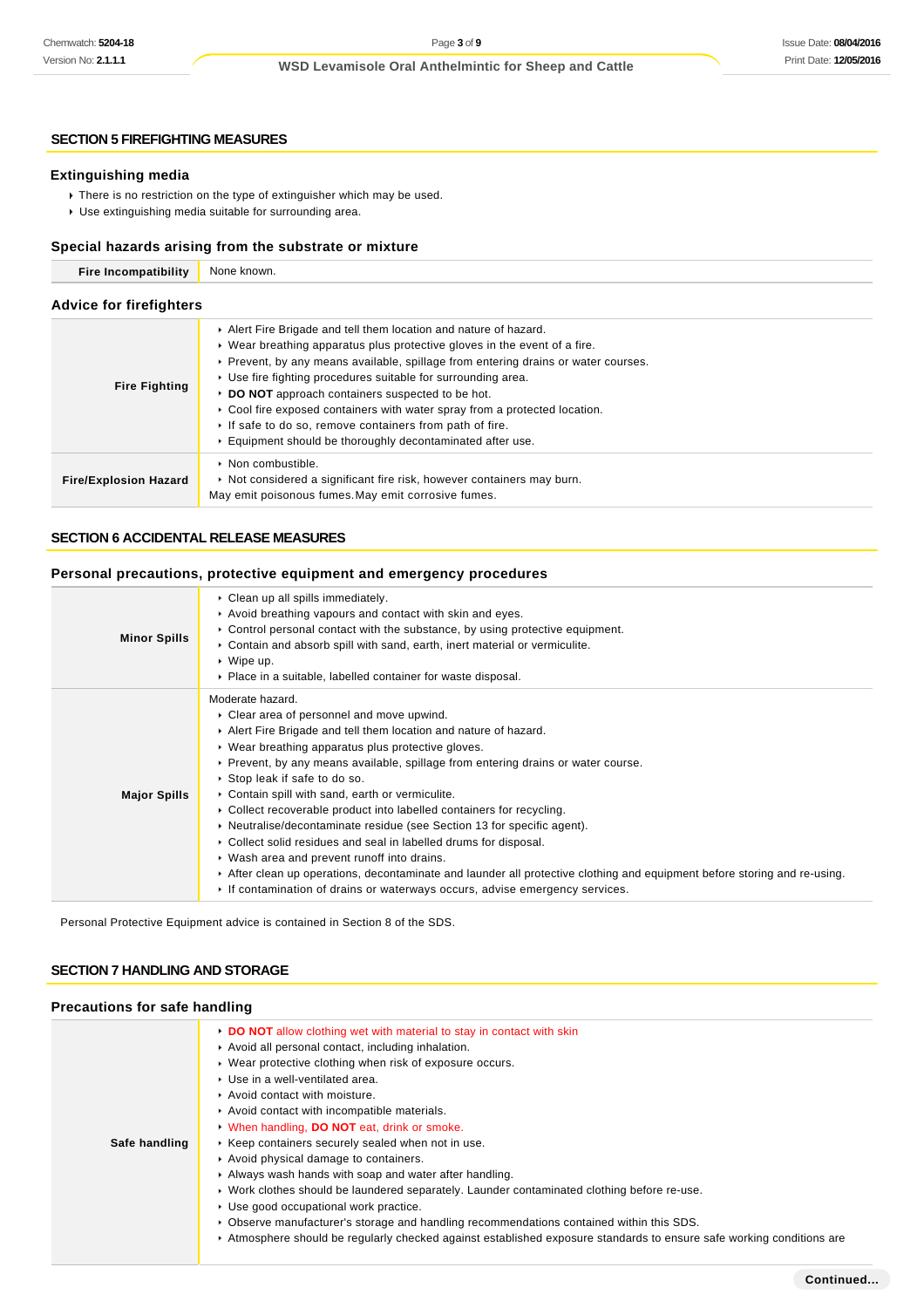|                   | maintained.                                                                                                                                                                                                                                                                                                                                                                                                          |
|-------------------|----------------------------------------------------------------------------------------------------------------------------------------------------------------------------------------------------------------------------------------------------------------------------------------------------------------------------------------------------------------------------------------------------------------------|
| Other information | Store in original containers.<br>▶ Keep containers securely sealed.<br>▶ No smoking, naked lights or ignition sources.<br>Store in a cool, dry, well-ventilated area.<br>Store away from incompatible materials and foodstuff containers.<br>▶ Protect containers against physical damage and check regularly for leaks.<br>▶ Observe manufacturer's storage and handling recommendations contained within this SDS. |
|                   |                                                                                                                                                                                                                                                                                                                                                                                                                      |

# **Conditions for safe storage, including any incompatibilities**

| Suitable container         | • Polyethylene or polypropylene container.<br>▶ Check all containers are clearly labelled and free from leaks. |
|----------------------------|----------------------------------------------------------------------------------------------------------------|
| Storage<br>incompatibility | Avoid reaction with oxidising agents                                                                           |

# **SECTION 8 EXPOSURE CONTROLS / PERSONAL PROTECTION**

### **Control parameters**

# **OCCUPATIONAL EXPOSURE LIMITS (OEL)**

# **INGREDIENT DATA**

# Not Available

#### **EMERGENCY LIMITS**

| Ingredient                                                  | <b>Material name</b> | TEEL-1        | TEEL-2              | TEEL-3        |
|-------------------------------------------------------------|----------------------|---------------|---------------------|---------------|
| WSD Levamisole Oral<br>Anthelmintic for Sheep<br>and Cattle | Not Available        | Not Available | Not Available       | Not Available |
|                                                             |                      |               |                     |               |
| Ingredient                                                  | <b>Original IDLH</b> |               | <b>Revised IDLH</b> |               |
| levamisole<br>hydrochloride                                 | Not Available        |               | Not Available       |               |
| Ingredients determined<br>not to be hazardous               | Not Available        |               | Not Available       |               |
| water                                                       | Not Available        |               | Not Available       |               |

# **MATERIAL DATA**

# **Exposure controls**

| Appropriate<br>engineering controls | Engineering controls are used to remove a hazard or place a barrier between the worker and the hazard. Well-designed<br>engineering controls can be highly effective in protecting workers and will typically be independent of worker interactions to<br>provide this high level of protection.<br>The basic types of engineering controls are:<br>Process controls which involve changing the way a job activity or process is done to reduce the risk.<br>Enclosure and/or isolation of emission source which keeps a selected hazard "physically" away from the worker and<br>ventilation that strategically "adds" and "removes" air in the work environment. Ventilation can remove or dilute an air<br>contaminant if designed properly. The design of a ventilation system must match the particular process and chemical or<br>contaminant in use.<br>Employers may need to use multiple types of controls to prevent employee overexposure.<br>General exhaust is adequate under normal operating conditions. Local exhaust ventilation may be required in special<br>circumstances. If risk of overexposure exists, wear approved respirator. Supplied-air type respirator may be required in<br>special circumstances. Correct fit is essential to ensure adequate protection. Provide adequate ventilation in warehouses and<br>enclosed storage areas. Air contaminants generated in the workplace possess varying "escape" velocities which, in turn,<br>determine the "capture velocities" of fresh circulating air required to effectively remove the contaminant. |                                       |  |
|-------------------------------------|-------------------------------------------------------------------------------------------------------------------------------------------------------------------------------------------------------------------------------------------------------------------------------------------------------------------------------------------------------------------------------------------------------------------------------------------------------------------------------------------------------------------------------------------------------------------------------------------------------------------------------------------------------------------------------------------------------------------------------------------------------------------------------------------------------------------------------------------------------------------------------------------------------------------------------------------------------------------------------------------------------------------------------------------------------------------------------------------------------------------------------------------------------------------------------------------------------------------------------------------------------------------------------------------------------------------------------------------------------------------------------------------------------------------------------------------------------------------------------------------------------------------------------------------------------------------------------------|---------------------------------------|--|
|                                     | Type of Contaminant:                                                                                                                                                                                                                                                                                                                                                                                                                                                                                                                                                                                                                                                                                                                                                                                                                                                                                                                                                                                                                                                                                                                                                                                                                                                                                                                                                                                                                                                                                                                                                                | Air Speed:                            |  |
|                                     | solvent, vapours, degreasing etc., evaporating from tank (in still air).                                                                                                                                                                                                                                                                                                                                                                                                                                                                                                                                                                                                                                                                                                                                                                                                                                                                                                                                                                                                                                                                                                                                                                                                                                                                                                                                                                                                                                                                                                            | $0.25 - 0.5$ m/s<br>$(50-100)$ f/min) |  |
|                                     | aerosols, fumes from pouring operations, intermittent container filling, low speed conveyer transfers,<br>welding, spray drift, plating acid fumes, pickling (released at low velocity into zone of active<br>qeneration)                                                                                                                                                                                                                                                                                                                                                                                                                                                                                                                                                                                                                                                                                                                                                                                                                                                                                                                                                                                                                                                                                                                                                                                                                                                                                                                                                           | $0.5 - 1$ m/s<br>$(100-200$ f/min.)   |  |
|                                     | direct spray, spray painting in shallow booths, drum filling, conveyer loading, crusher dusts, gas<br>discharge (active generation into zone of rapid air motion)                                                                                                                                                                                                                                                                                                                                                                                                                                                                                                                                                                                                                                                                                                                                                                                                                                                                                                                                                                                                                                                                                                                                                                                                                                                                                                                                                                                                                   | $1 - 2.5$ m/s<br>(200-500 f/min.)     |  |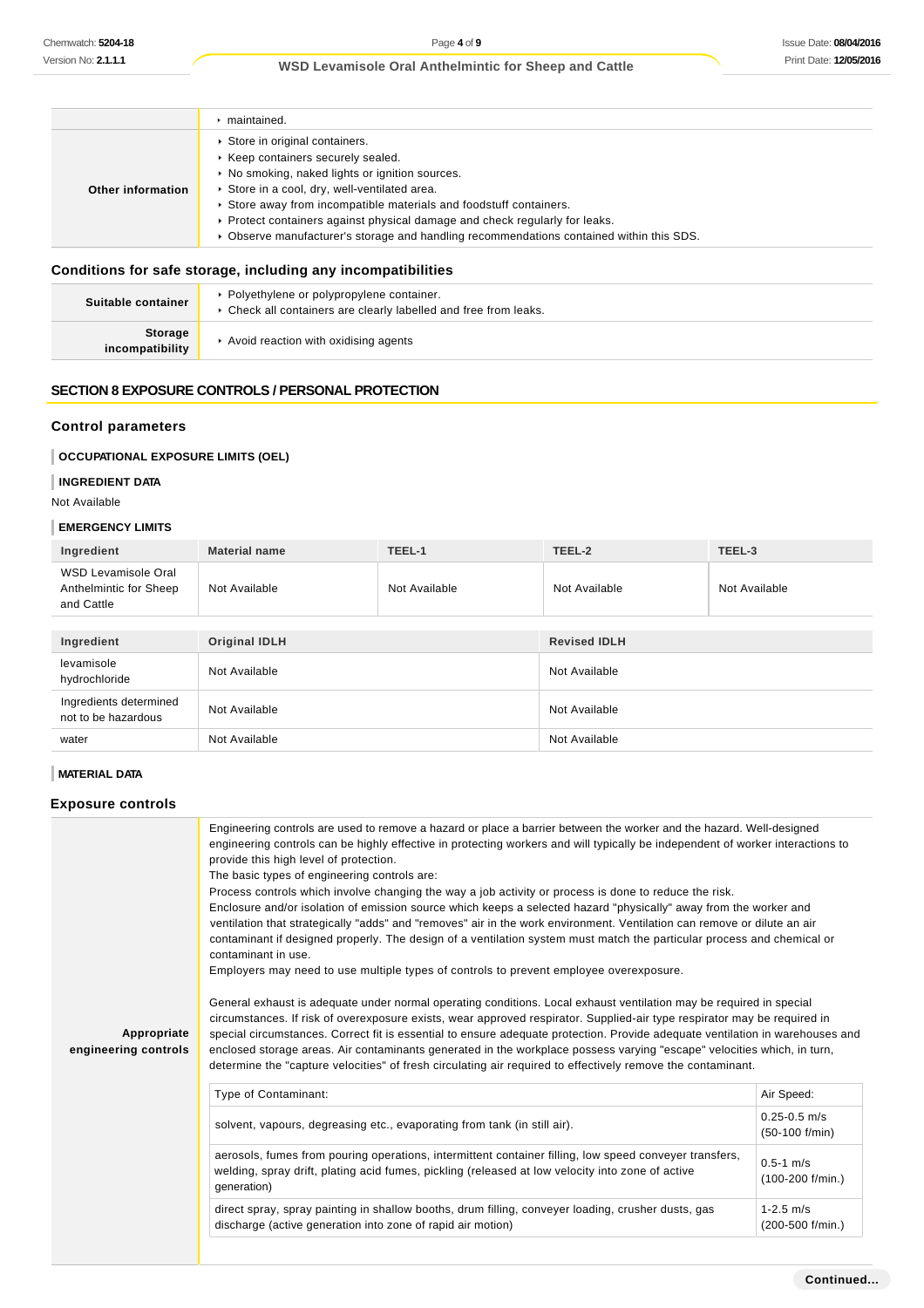|                              | grinding, abrasive blasting, tumbling, high speed wheel generated dusts (released at high initial velocity<br>$2.5 - 10$ m/s<br>into zone of very high rapid air motion)<br>(500-2000 f/min.)                                                                                                                                                                                                                                                                                                                                                                                                                                                                                                                                                                                                                                                                                                                                                                        |                                  |  |  |
|------------------------------|----------------------------------------------------------------------------------------------------------------------------------------------------------------------------------------------------------------------------------------------------------------------------------------------------------------------------------------------------------------------------------------------------------------------------------------------------------------------------------------------------------------------------------------------------------------------------------------------------------------------------------------------------------------------------------------------------------------------------------------------------------------------------------------------------------------------------------------------------------------------------------------------------------------------------------------------------------------------|----------------------------------|--|--|
|                              | Within each range the appropriate value depends on:                                                                                                                                                                                                                                                                                                                                                                                                                                                                                                                                                                                                                                                                                                                                                                                                                                                                                                                  |                                  |  |  |
|                              | Lower end of the range<br>Upper end of the range                                                                                                                                                                                                                                                                                                                                                                                                                                                                                                                                                                                                                                                                                                                                                                                                                                                                                                                     |                                  |  |  |
|                              | 1: Room air currents minimal or favourable to capture<br>1: Disturbing room air currents                                                                                                                                                                                                                                                                                                                                                                                                                                                                                                                                                                                                                                                                                                                                                                                                                                                                             |                                  |  |  |
|                              | 2: Contaminants of low toxicity or of nuisance value only.<br>2: Contaminants of high toxicity                                                                                                                                                                                                                                                                                                                                                                                                                                                                                                                                                                                                                                                                                                                                                                                                                                                                       |                                  |  |  |
|                              | 3: Intermittent, low production.<br>3: High production, heavy use                                                                                                                                                                                                                                                                                                                                                                                                                                                                                                                                                                                                                                                                                                                                                                                                                                                                                                    |                                  |  |  |
|                              | 4: Large hood or large air mass in motion                                                                                                                                                                                                                                                                                                                                                                                                                                                                                                                                                                                                                                                                                                                                                                                                                                                                                                                            | 4: Small hood-local control only |  |  |
|                              | Simple theory shows that air velocity falls rapidly with distance away from the opening of a simple extraction pipe. Velocity<br>generally decreases with the square of distance from the extraction point (in simple cases). Therefore the air speed at the<br>extraction point should be adjusted, accordingly, after reference to distance from the contaminating source. The air velocity<br>at the extraction fan, for example, should be a minimum of 1-2 m/s (200-400 f/min) for extraction of solvents generated in a<br>tank 2 meters distant from the extraction point. Other mechanical considerations, producing performance deficits within the<br>extraction apparatus, make it essential that theoretical air velocities are multiplied by factors of 10 or more when extraction<br>systems are installed or used.                                                                                                                                    |                                  |  |  |
| <b>Personal protection</b>   |                                                                                                                                                                                                                                                                                                                                                                                                                                                                                                                                                                                                                                                                                                                                                                                                                                                                                                                                                                      |                                  |  |  |
| Eye and face<br>protection   | ▶ Safety glasses with side shields.<br>Chemical goggles.<br>► Contact lenses may pose a special hazard; soft contact lenses may absorb and concentrate irritants. A written policy<br>document, describing the wearing of lenses or restrictions on use, should be created for each workplace or task. This should<br>include a review of lens absorption and adsorption for the class of chemicals in use and an account of injury experience.<br>Medical and first-aid personnel should be trained in their removal and suitable equipment should be readily available. In the<br>event of chemical exposure, begin eye irrigation immediately and remove contact lens as soon as practicable. Lens should<br>be removed at the first signs of eye redness or irritation - lens should be removed in a clean environment only after<br>workers have washed hands thoroughly. [CDC NIOSH Current Intelligence Bulletin 59], [AS/NZS 1336 or national<br>equivalent] |                                  |  |  |
| <b>Skin protection</b>       | See Hand protection below                                                                                                                                                                                                                                                                                                                                                                                                                                                                                                                                                                                                                                                                                                                                                                                                                                                                                                                                            |                                  |  |  |
| <b>Hands/feet protection</b> | ▶ Wear chemical protective gloves, e.g. PVC.<br>▶ Wear safety footwear or safety gumboots, e.g. Rubber                                                                                                                                                                                                                                                                                                                                                                                                                                                                                                                                                                                                                                                                                                                                                                                                                                                               |                                  |  |  |
| <b>Body protection</b>       | See Other protection below                                                                                                                                                                                                                                                                                                                                                                                                                                                                                                                                                                                                                                                                                                                                                                                                                                                                                                                                           |                                  |  |  |
| Other protection             | • Overalls.<br>▶ P.V.C. apron.<br>Barrier cream.<br>▶ Skin cleansing cream.<br>$\triangleright$ Eye wash unit.                                                                                                                                                                                                                                                                                                                                                                                                                                                                                                                                                                                                                                                                                                                                                                                                                                                       |                                  |  |  |
| <b>Thermal hazards</b>       | Not Available                                                                                                                                                                                                                                                                                                                                                                                                                                                                                                                                                                                                                                                                                                                                                                                                                                                                                                                                                        |                                  |  |  |

# **Recommended material(s)**

### **GLOVE SELECTION INDEX**

Glove selection is based on a modified presentation of the:

 **"Forsberg Clothing Performance Index".**

The effect(s) of the following substance(s) are taken into account in the **computer-generated** selection:

WSD Levamisole Oral Anthelmintic for Sheep and Cattle

| <b>Material</b> | <b>CPI</b>  |
|-----------------|-------------|
| <b>BUTYL</b>    | C           |
| NATURAL RUBBER  | С           |
| <b>NEOPRENE</b> | C           |
| <b>PVA</b>      | C           |
| <b>VITON</b>    | $\sim$<br>◡ |

\* CPI - Chemwatch Performance Index

- A: Best Selection
- B: Satisfactory; may degrade after 4 hours continuous immersion

C: Poor to Dangerous Choice for other than short term immersion

NOTE: As a series of factors will influence the actual performance of the glove, a final selection must be based on detailed observation. -

\* Where the glove is to be used on a short term, casual or infrequent basis, factors such as "feel" or convenience (e.g. disposability), may dictate a choice of gloves which might otherwise be unsuitable following long-term or frequent use. A qualified practitioner should be consulted.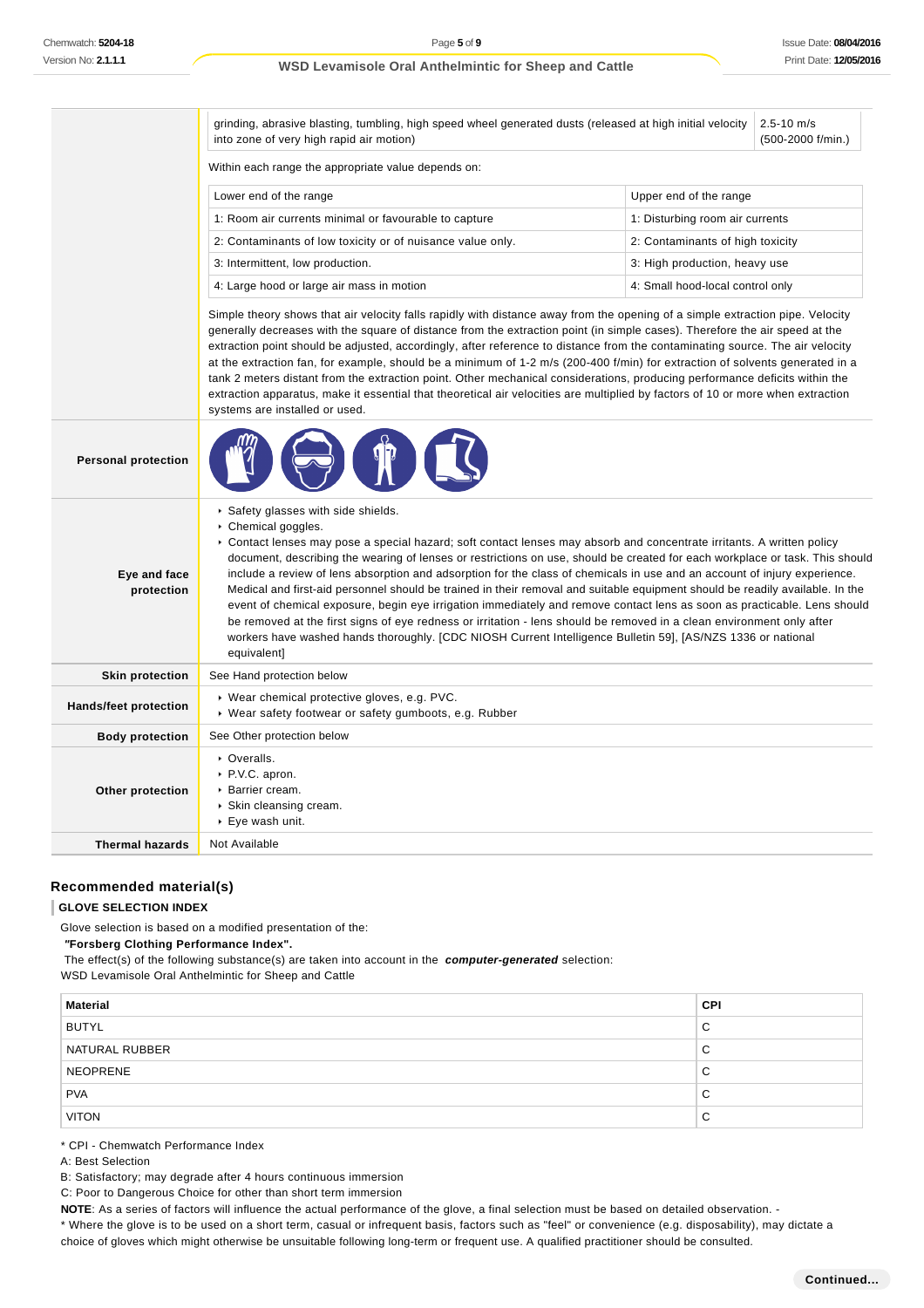# **SECTION 9 PHYSICAL AND CHEMICAL PROPERTIES**

# **Information on basic physical and chemical properties**

| Appearance                                      | Clear blue acidic liquid; mixes with water to form unstable suspension. |                                                   |                |
|-------------------------------------------------|-------------------------------------------------------------------------|---------------------------------------------------|----------------|
|                                                 |                                                                         |                                                   |                |
| <b>Physical state</b>                           | Liquid                                                                  | <b>Relative density</b><br>(Water = $1$ )         | 0.99-1.01      |
| Odour                                           | Not Available                                                           | <b>Partition coefficient</b><br>n-octanol / water | Not Available  |
| <b>Odour threshold</b>                          | Not Available                                                           | Auto-ignition<br>temperature (°C)                 | Not Available  |
| pH (as supplied)                                | $3 - 4$                                                                 | Decomposition<br>temperature                      | Not Available  |
| Melting point /<br>freezing point (°C)          | Not Available                                                           | <b>Viscosity (cSt)</b>                            | Not Available  |
| Initial boiling point<br>and boiling range (°C) | Not Available                                                           | Molecular weight<br>(g/mol)                       | Not Applicable |
| Flash point (°C)                                | Not Applicable                                                          | <b>Taste</b>                                      | Not Available  |
| <b>Evaporation rate</b>                         | Not Available                                                           | <b>Explosive properties</b>                       | Not Available  |
| Flammability                                    | Not Applicable                                                          | <b>Oxidising properties</b>                       | Not Available  |
| <b>Upper Explosive Limit</b><br>(%)             | Not Applicable                                                          | <b>Surface Tension</b><br>(dyn/cm or mN/m)        | Not Available  |
| <b>Lower Explosive Limit</b><br>(%)             | Not Applicable                                                          | <b>Volatile Component</b><br>(%                   | Not Available  |
| Vapour pressure (kPa)                           | Not Available                                                           | Gas group                                         | Not Available  |
| Solubility in water<br>(g/L)                    | Partly miscible                                                         | pH as a solution (1%)                             | Not Available  |
| Vapour density (Air =<br>1)                     | Not Available                                                           | VOC g/L                                           | Not Available  |

### **SECTION 10 STABILITY AND REACTIVITY**

| Reactivity                                    | See section 7                                                                                                                        |
|-----------------------------------------------|--------------------------------------------------------------------------------------------------------------------------------------|
| <b>Chemical stability</b>                     | • Unstable in the presence of incompatible materials.<br>▶ Product is considered stable.<br>Hazardous polymerisation will not occur. |
| Possibility of<br>hazardous reactions         | See section 7                                                                                                                        |
| <b>Conditions to avoid</b>                    | See section 7                                                                                                                        |
| Incompatible materials                        | See section 7                                                                                                                        |
| <b>Hazardous</b><br>decomposition<br>products | See section 5                                                                                                                        |

# **SECTION 11 TOXICOLOGICAL INFORMATION**

# **Information on toxicological effects**

| Inhaled   | Limited evidence or practical experience suggests that the material may produce irritation of the respiratory system, in a<br>significant number of individuals, following inhalation. In contrast to most organs, the lung is able to respond to a chemical<br>insult by first removing or neutralising the irritant and then repairing the damage. The repair process, which initially evolved to<br>protect mammalian lungs from foreign matter and antigens, may however, produce further lung damage resulting in the<br>impairment of gas exchange, the primary function of the lungs. Respiratory tract irritation often results in an inflammatory<br>response involving the recruitment and activation of many cell types, mainly derived from the vascular system. |
|-----------|------------------------------------------------------------------------------------------------------------------------------------------------------------------------------------------------------------------------------------------------------------------------------------------------------------------------------------------------------------------------------------------------------------------------------------------------------------------------------------------------------------------------------------------------------------------------------------------------------------------------------------------------------------------------------------------------------------------------------------------------------------------------------|
| Ingestion | The material has NOT been classified by EC Directives or other classification systems as "harmful by ingestion". This is<br>because of the lack of corroborating animal or human evidence. The material may still be damaging to the health of the<br>individual, following ingestion, especially where pre-existing organ (e.g liver, kidney) damage is evident. Present definitions of<br>harmful or toxic substances are generally based on doses producing mortality rather than those producing morbidity (disease,<br>ill-health). Gastrointestinal tract discomfort may produce nausea and vomiting. In an occupational setting however, ingestion<br>of insignificant quantities is not thought to be cause for concern.                                             |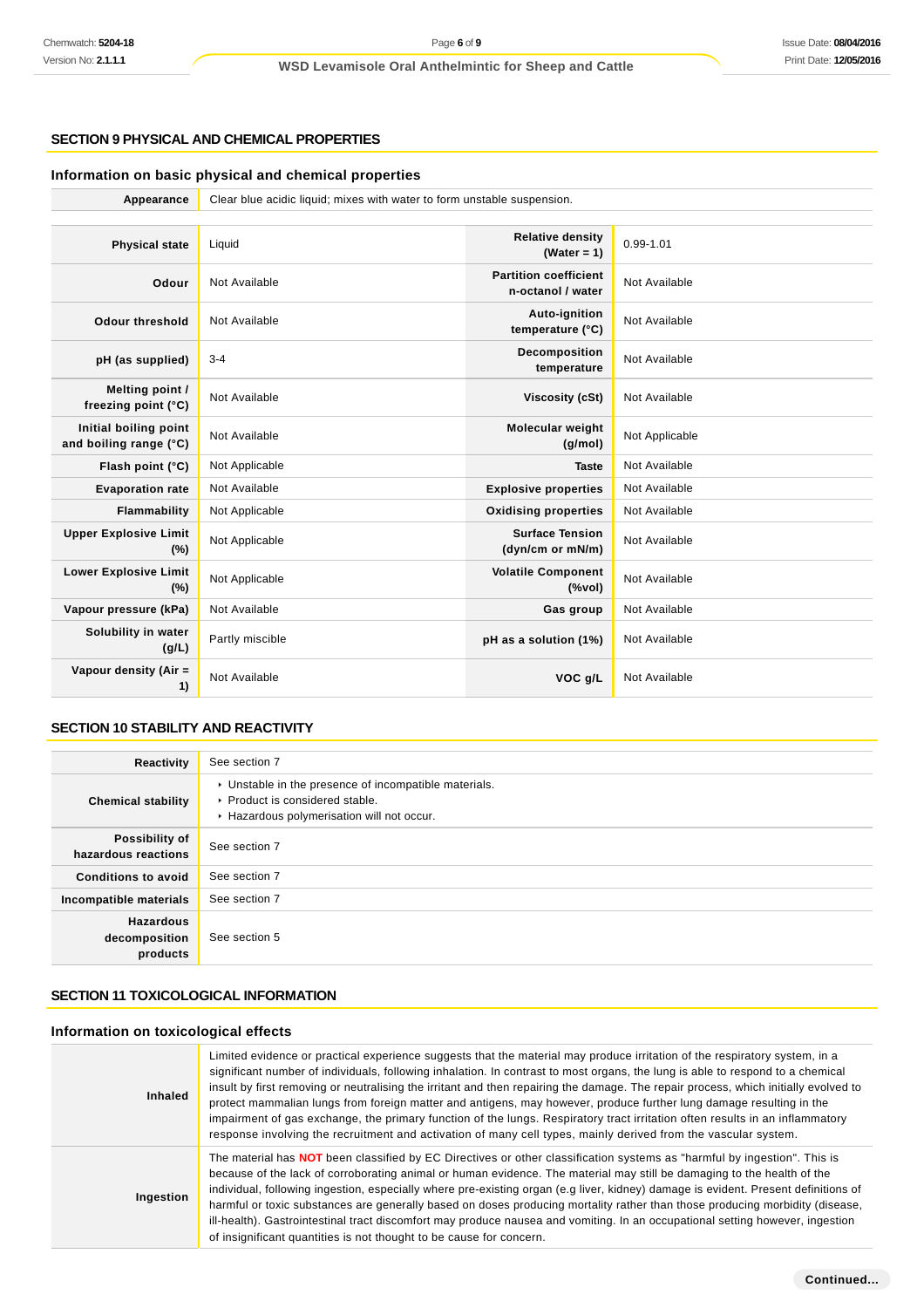| <b>Skin Contact</b> | The material may accentuate any pre-existing dermatitis condition<br>Skin contact with the material may be harmful; systemic effects may result following absorption.<br>Open cuts, abraded or irritated skin should not be exposed to this material<br>Entry into the blood-stream through, for example, cuts, abrasions, puncture wounds or lesions, may produce systemic injury<br>with harmful effects. Examine the skin prior to the use of the material and ensure that any external damage is suitably<br>protected.<br>Limited evidence exists, or practical experience predicts, that the material either produces inflammation of the skin in a<br>substantial number of individuals following direct contact, and/or produces significant inflammation when applied to the<br>healthy intact skin of animals, for up to four hours, such inflammation being present twenty-four hours or more after the end<br>of the exposure period. Skin irritation may also be present after prolonged or repeated exposure; this may result in a form of<br>contact dermatitis (nonallergic). The dermatitis is often characterised by skin redness (erythema) and swelling (oedema)<br>which may progress to blistering (vesiculation), scaling and thickening of the epidermis. At the microscopic level there may<br>be intercellular oedema of the spongy layer of the skin (spongiosis) and intracellular oedema of the epidermis. |
|---------------------|-----------------------------------------------------------------------------------------------------------------------------------------------------------------------------------------------------------------------------------------------------------------------------------------------------------------------------------------------------------------------------------------------------------------------------------------------------------------------------------------------------------------------------------------------------------------------------------------------------------------------------------------------------------------------------------------------------------------------------------------------------------------------------------------------------------------------------------------------------------------------------------------------------------------------------------------------------------------------------------------------------------------------------------------------------------------------------------------------------------------------------------------------------------------------------------------------------------------------------------------------------------------------------------------------------------------------------------------------------------------------------------------------------------------------------------------|
| Eye                 | Limited evidence exists, or practical experience suggests, that the material may cause eye irritation in a substantial number<br>of individuals and/or is expected to produce significant ocular lesions which are present twenty-four hours or more after<br>instillation into the eye(s) of experimental animals. Repeated or prolonged eye contact may cause inflammation<br>characterised by temporary redness (similar to windburn) of the conjunctiva (conjunctivitis); temporary impairment of vision<br>and/or other transient eye damage/ulceration may occur.                                                                                                                                                                                                                                                                                                                                                                                                                                                                                                                                                                                                                                                                                                                                                                                                                                                                 |
| Chronic             | Long-term exposure to respiratory irritants may result in disease of the airways involving difficult breathing and related<br>systemic problems.<br>Limited evidence suggests that repeated or long-term occupational exposure may produce cumulative health effects<br>involving organs or biochemical systems.<br>There exists limited evidence that shows that skin contact with the material is capable either of inducing a sensitisation<br>reaction in a significant number of individuals, and/or of producing positive response in experimental animals.<br>Sensitisation may result in allergic dermatitis responses including rash, itching, hives or swelling of extremities.                                                                                                                                                                                                                                                                                                                                                                                                                                                                                                                                                                                                                                                                                                                                               |

| <b>WSD Levamisole Oral</b><br><b>Anthelmintic for Sheep</b><br>and Cattle | <b>TOXICITY</b>                                                                                                                                                                                                                 | <b>IRRITATION</b> |
|---------------------------------------------------------------------------|---------------------------------------------------------------------------------------------------------------------------------------------------------------------------------------------------------------------------------|-------------------|
|                                                                           | Not Available                                                                                                                                                                                                                   | Not Available     |
| levamisole                                                                | <b>TOXICITY</b>                                                                                                                                                                                                                 | <b>IRRITATION</b> |
| hydrochloride                                                             | Oral (rat) LD50: 180 mg/kgd <sup>[2]</sup>                                                                                                                                                                                      | Nil reported      |
|                                                                           | <b>TOXICITY</b>                                                                                                                                                                                                                 | <b>IRRITATION</b> |
| water                                                                     | Oral (rat) LD50: >90000 mg/kg <sup>[2]</sup>                                                                                                                                                                                    | Not Available     |
| Legend:                                                                   | 1. Value obtained from Europe ECHA Registered Substances - Acute toxicity 2.* Value obtained from manufacturer's SDS.<br>Unless otherwise specified data extracted from RTECS - Register of Toxic Effect of chemical Substances |                   |

| <b>LEVAMISOLE</b><br><b>HYDROCHLORIDE</b>   | for tetramisole hydrochloride Intravenous (rabbit) LD50: 15-20 mg/kg Flaccid paralysis, convulsions, dermatitis after<br>systemic exposure recorded. Non-mutagenic in mammals. |                                           |                                                                                          |
|---------------------------------------------|--------------------------------------------------------------------------------------------------------------------------------------------------------------------------------|-------------------------------------------|------------------------------------------------------------------------------------------|
| <b>WATER</b>                                | No significant acute toxicological data identified in literature search.                                                                                                       |                                           |                                                                                          |
|                                             |                                                                                                                                                                                |                                           |                                                                                          |
| <b>Acute Toxicity</b>                       | ✔                                                                                                                                                                              | Carcinogenicity                           | $\circledcirc$                                                                           |
| <b>Skin</b><br><b>Irritation/Corrosion</b>  | $\odot$                                                                                                                                                                        | Reproductivity                            | $\circledcirc$                                                                           |
| <b>Serious Eye</b><br>Damage/Irritation     | $\circ$                                                                                                                                                                        | STOT - Single<br><b>Exposure</b>          | $\odot$                                                                                  |
| <b>Respiratory or Skin</b><br>sensitisation | Q                                                                                                                                                                              | <b>STOT - Repeated</b><br><b>Exposure</b> | $\circlearrowright$                                                                      |
| <b>Mutagenicity</b>                         | $\circlearrowright$                                                                                                                                                            | <b>Aspiration Hazard</b>                  | $\circledcirc$                                                                           |
|                                             |                                                                                                                                                                                | Legend:                                   | $\blacktriangleright$ – Data available but does not fill the criteria for classification |

 $\blacktriangleright$  – Data required to make classification available

 $\bigcirc$  – Data Not Available to make classification

### **SECTION 12 ECOLOGICAL INFORMATION**

# **Toxicity**

| Ingredient                  | Endpoint | Test Duration (hr) | <b>Species</b> | Value    | <b>Source</b> |
|-----------------------------|----------|--------------------|----------------|----------|---------------|
| levamisole<br>hydrochloride | EC50     | 384                | Crustacea      | .967ma/L |               |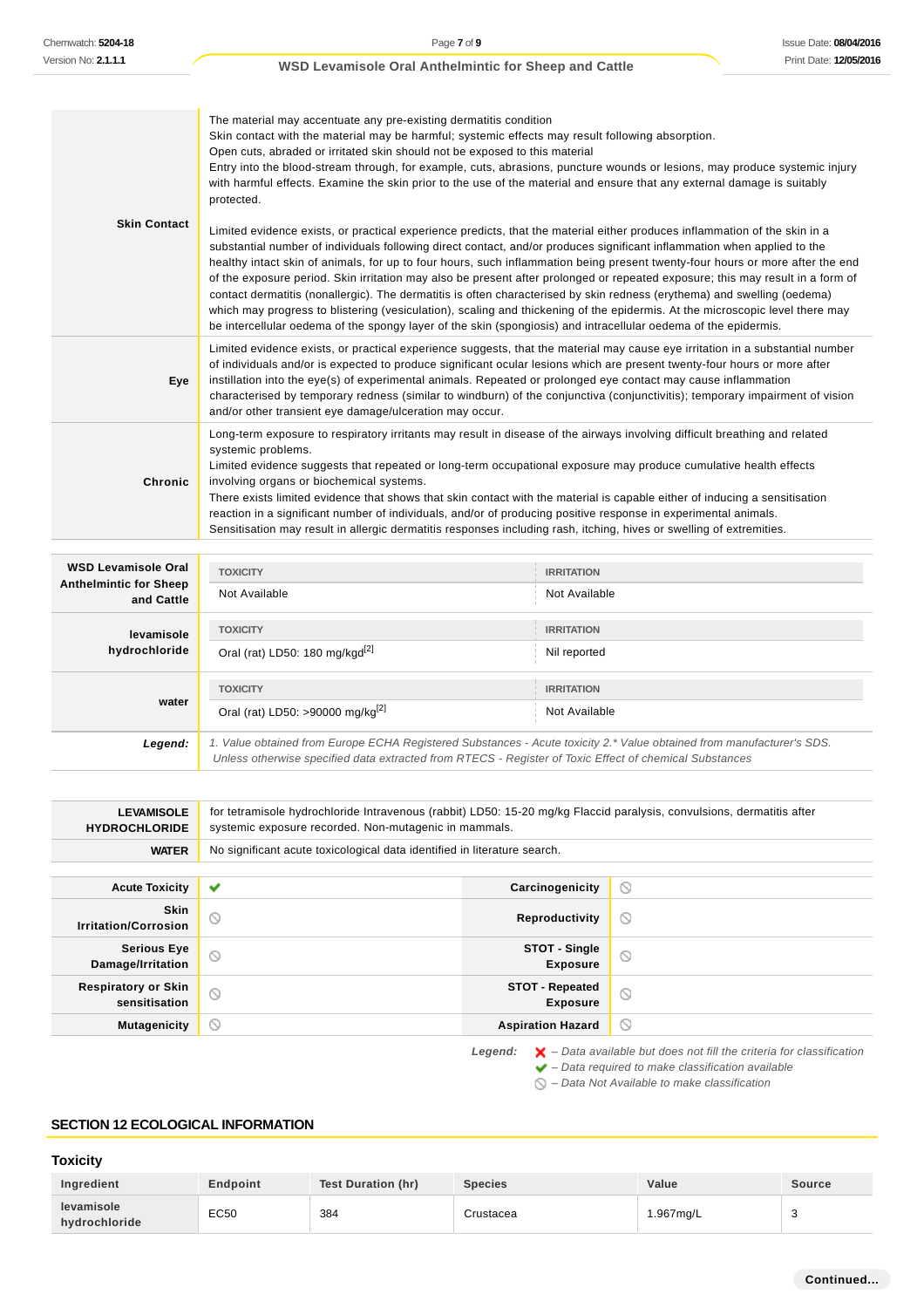| levamisole<br>hydrochloride | EC50                                                                                                                                                                                                                                                                                                                                                                                        | 96  | Algae or other aguatic plants | 17.231mg/L   | 3 |
|-----------------------------|---------------------------------------------------------------------------------------------------------------------------------------------------------------------------------------------------------------------------------------------------------------------------------------------------------------------------------------------------------------------------------------------|-----|-------------------------------|--------------|---|
| levamisole<br>hydrochloride | LC50                                                                                                                                                                                                                                                                                                                                                                                        | 96  | Fish                          | 8.038mg/L    | 3 |
| water                       | EC50                                                                                                                                                                                                                                                                                                                                                                                        | 384 | Crustacea                     | 199.179mg/L  | 3 |
| water                       | EC50                                                                                                                                                                                                                                                                                                                                                                                        | 96  | Algae or other aguatic plants | 8768.874mg/L | 3 |
| water                       | LC50                                                                                                                                                                                                                                                                                                                                                                                        | 96  | Fish                          | 897.520mg/L  | 3 |
| Legend:                     | Extracted from 1. IUCLID Toxicity Data 2. Europe ECHA Registered Substances - Ecotoxicological Information - Aquatic Toxicity<br>3. EPIWIN Suite V3.12 - Aquatic Toxicity Data (Estimated) 4. US EPA, Ecotox database - Aquatic Toxicity Data 5. ECETOC<br>Aquatic Hazard Assessment Data 6. NITE (Japan) - Bioconcentration Data 7. METI (Japan) - Bioconcentration Data 8. Vendor<br>Data |     |                               |              |   |

#### **DO NOT** discharge into sewer or waterways.

### **Persistence and degradability**

| Ingredient                  | Persistence: Water/Soil | Persistence: Air |
|-----------------------------|-------------------------|------------------|
| levamisole<br>hydrochloride | <b>HIGH</b>             | <b>HIGH</b>      |
| water                       | LOW                     | LOW              |

# **Bioaccumulative potential**

| Ingredient                  | <b>Bioaccumulation</b>  |
|-----------------------------|-------------------------|
| levamisole<br>hydrochloride | LOW (LogKOW = $1.84$ )  |
| water                       | LOW (LogKOW = $-1.38$ ) |

# **Mobility in soil**

| Ingredient                  | <b>Mobility</b>      |
|-----------------------------|----------------------|
| levamisole<br>hydrochloride | LOW ( $KOC = 8652$ ) |
| water                       | LOW (KOC = $14.3$ )  |

### **SECTION 13 DISPOSAL CONSIDERATIONS**

#### **Waste treatment methods**

| <b>Product / Packaging</b> | $\triangleright$ Recycle wherever possible.<br>▶ Consult manufacturer for recycling options or consult local or regional waste management authority for disposal if no<br>suitable treatment or disposal facility can be identified. |
|----------------------------|--------------------------------------------------------------------------------------------------------------------------------------------------------------------------------------------------------------------------------------|
| disposal                   | ▶ Dispose of by: burial in a land-fill specifically licenced to accept chemical and / or pharmaceutical wastes or incineration in<br>a licenced apparatus (after admixture with suitable combustible material).                      |
|                            | ▶ Decontaminate empty containers. Observe all label safeguards until containers are cleaned and destroyed.                                                                                                                           |

#### **SECTION 14 TRANSPORT INFORMATION**

### **Labels Required**

| Marin |                |
|-------|----------------|
|       | <b>NO</b>      |
|       | NO.<br>.<br>__ |

# **Land transport (ADG): NOT REGULATED FOR TRANSPORT OF DANGEROUS GOODS**

### **Air transport (ICAO-IATA / DGR): NOT REGULATED FOR TRANSPORT OF DANGEROUS GOODS**

### **Sea transport (IMDG-Code / GGVSee): NOT REGULATED FOR TRANSPORT OF DANGEROUS GOODS**

### **Transport in bulk according to Annex II of MARPOL and the IBC code**

Not Applicable